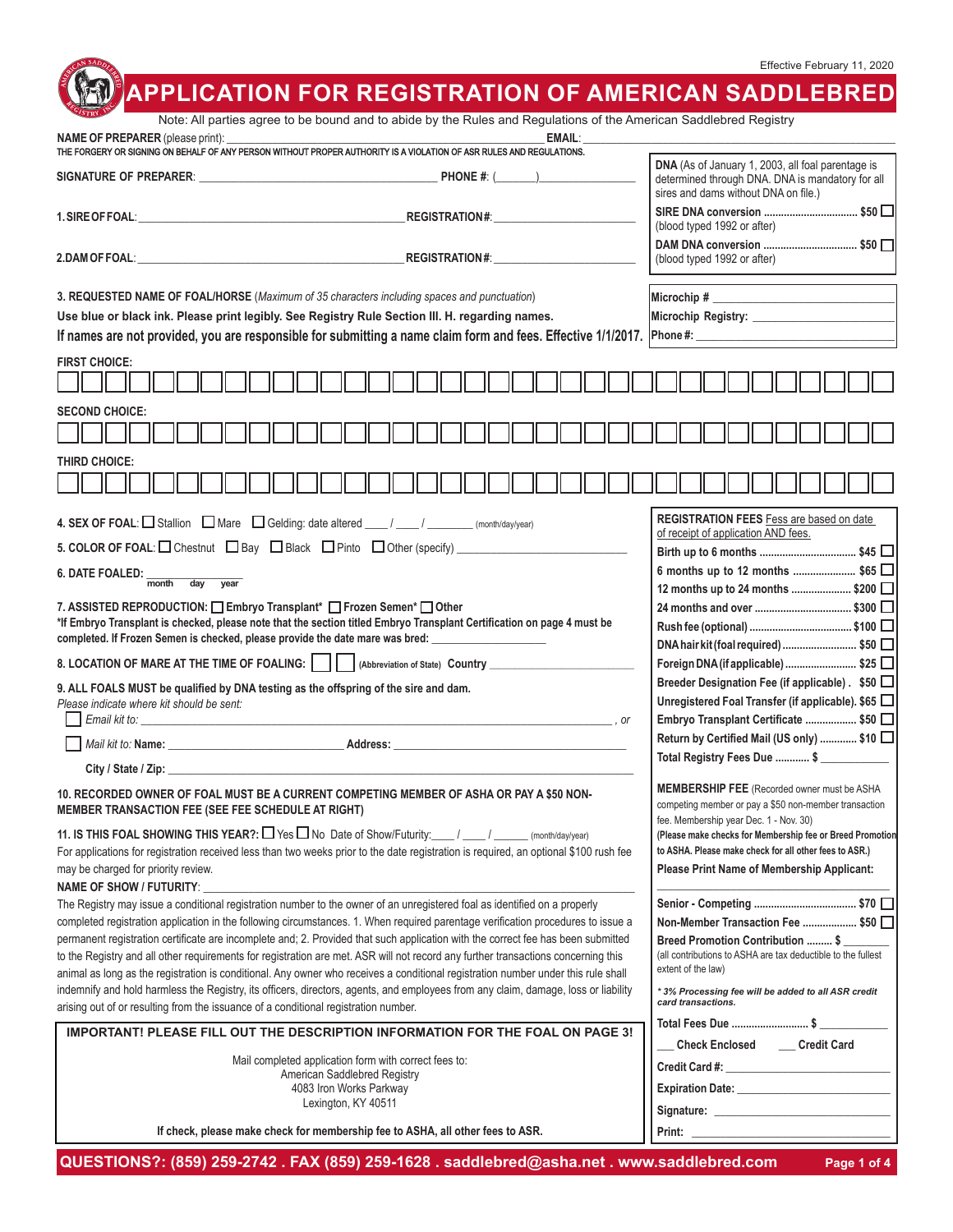**PLEASE PRINT FOALING YEAR AND NAME OF DAM \_\_\_\_\_\_\_\_\_\_\_\_\_\_\_\_\_\_\_\_\_\_\_\_\_\_\_\_\_\_\_\_\_\_\_\_\_\_\_\_\_\_\_\_\_\_\_\_\_\_**

**Please complete only section 12 OR section 13**

**12. OWNER OF FOAL: To be completed ONLY if the owner of the foal is EXACTLY the same as the owner of the dam at the time of foaling. Otherwise, please complete Section 13.**

**APPLICATION FOR REGISTRATION**

| ADDRESS: AND RESSERVE AND A RESIDENCE AND A RESIDENCE AND A RESIDENCE AND A RESIDENCE AND A RESIDENCE AND A RE                                                                                                                                                                                                                                                                  |                                                                                                                                                                                                                                   |
|---------------------------------------------------------------------------------------------------------------------------------------------------------------------------------------------------------------------------------------------------------------------------------------------------------------------------------------------------------------------------------|-----------------------------------------------------------------------------------------------------------------------------------------------------------------------------------------------------------------------------------|
|                                                                                                                                                                                                                                                                                                                                                                                 |                                                                                                                                                                                                                                   |
|                                                                                                                                                                                                                                                                                                                                                                                 |                                                                                                                                                                                                                                   |
| SIGNATURES OF OWNER(S)<br>THE FORGERY OR SIGNING ON BEHALF OF ANY PERSON WITHOUT PROPER AUTHORITY IS A VIOLATION OF ASR RULES AND REGULATIONS.<br>$X$ and $X$ and $X$ and $X$ and $X$ and $X$ and $X$ and $X$ and $X$ and $X$ and $X$ and $X$ and $X$ and $X$ and $X$ and $X$ and $X$ and $X$ and $X$ and $X$ and $X$ and $X$ and $X$ and $X$ and $X$ and $X$ and $X$ and $X$ a |                                                                                                                                                                                                                                   |
| $x \sim$ $-$                                                                                                                                                                                                                                                                                                                                                                    |                                                                                                                                                                                                                                   |
|                                                                                                                                                                                                                                                                                                                                                                                 | FOR OFFICE USE ONLY                                                                                                                                                                                                               |
|                                                                                                                                                                                                                                                                                                                                                                                 |                                                                                                                                                                                                                                   |
| <b>13. UNREGISTERED FOAL TRANSFER REPORT</b><br>report is filed with the Registry within 12 months of the foal's birth, otherwise a \$65 transfer fee will apply.                                                                                                                                                                                                               | This report must be completed if the owner of the foal is different from the recorded owner of the dam at the time of foaling. Transfer fees will not apply if                                                                    |
|                                                                                                                                                                                                                                                                                                                                                                                 | ADDRESS: And the contract of the contract of the contract of the contract of the contract of the contract of the contract of the contract of the contract of the contract of the contract of the contract of the contract of t    |
|                                                                                                                                                                                                                                                                                                                                                                                 |                                                                                                                                                                                                                                   |
|                                                                                                                                                                                                                                                                                                                                                                                 |                                                                                                                                                                                                                                   |
|                                                                                                                                                                                                                                                                                                                                                                                 |                                                                                                                                                                                                                                   |
|                                                                                                                                                                                                                                                                                                                                                                                 | SIGNATURES OF RECORDED OWNER(S) AT TIME OF FOALING We hereby authorize the transfer of same on the books of the American Saddlebred Registry:<br>THE FORGERY OR SIGNING ON BEHALF OF ANY PERSON WITHOUT PROPER AUTHORITY IS A VIO |
| X                                                                                                                                                                                                                                                                                                                                                                               |                                                                                                                                                                                                                                   |
|                                                                                                                                                                                                                                                                                                                                                                                 | <b>FOR OFFICE USE ONLY</b>                                                                                                                                                                                                        |
| ALL PAGES MUST BE COMPLETED                                                                                                                                                                                                                                                                                                                                                     | If check, please make check for membership fee to ASHA, all other fees for ASR.                                                                                                                                                   |

**QUESTIONS?: (859) 259-2742 . FAX (859) 259-1628 . saddlebred@asha.net . www.saddlebred.com Page 2 of 4**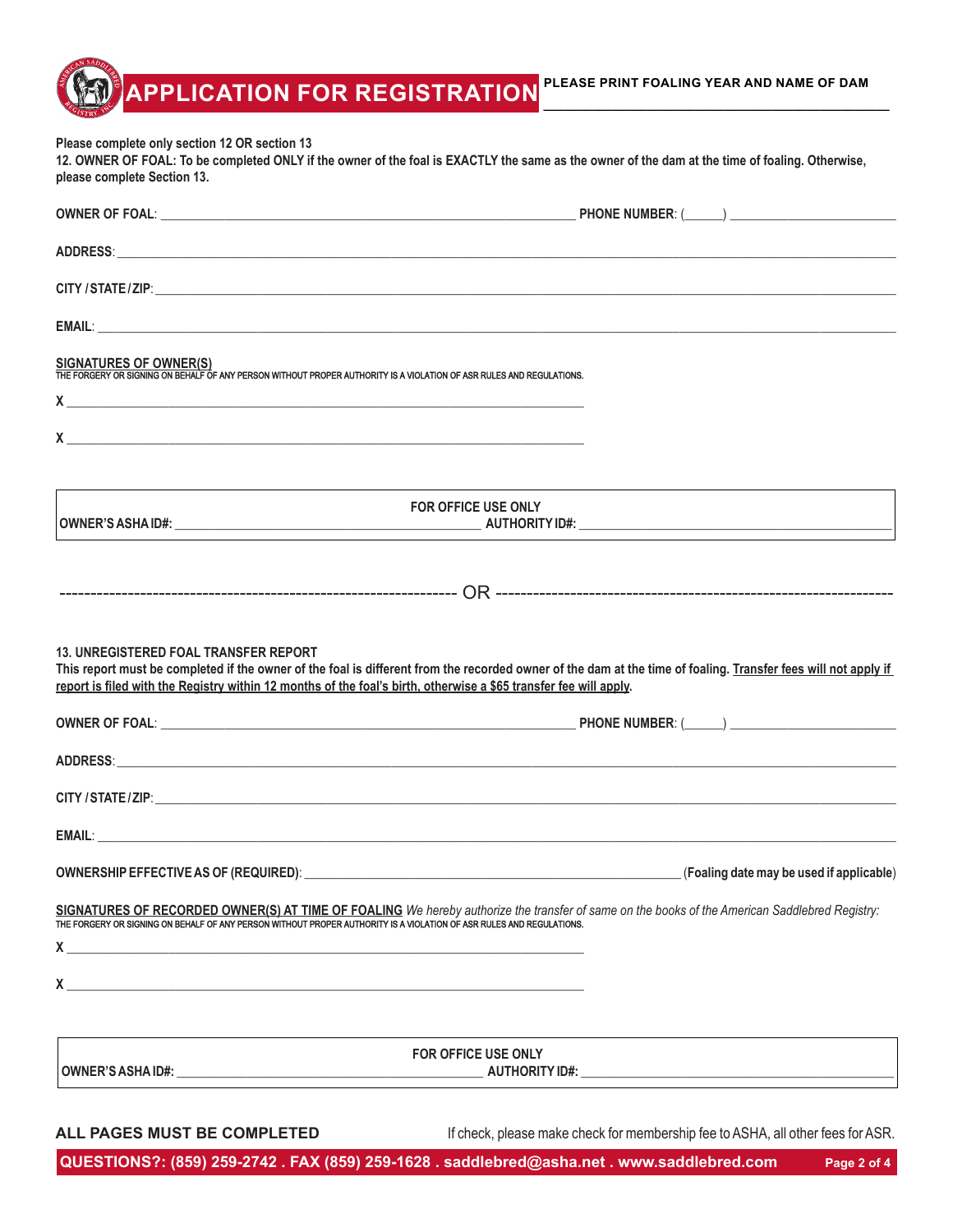# **APPLICATION FOR REGISTRATION PLEASE PRINT NAME OF DAM \_\_\_\_\_\_\_\_\_\_\_\_\_\_\_\_\_\_\_\_\_\_\_\_\_\_\_\_\_\_\_\_\_\_\_\_\_\_\_\_\_\_\_\_\_\_\_\_\_\_**





### **14. MARKINGS**

All white markings should be indicated. Take care that diagrams are accurate. **IT IS STRONGLY RECOMMENDED THAT PHOTOGRAPHS OF THE HORSE BE SUBMITTED WITH THIS APPLICATION TO MAKE CERTAIN OF FUTURE IDENTIFICATION. For any application for registration not completed within 12 months of the foaling date** and for any horse with white markings above the knee, the hock or behind the ears (such as pintos), four current photographs showing both sides, front and rear MUST be submitted to the Registry.



IF NO WHITE FACE MARKINGS, INDICATE "NONE" \_\_\_\_\_\_\_\_\_\_\_\_\_\_\_\_\_\_\_\_\_\_\_\_\_\_\_\_\_\_\_\_\_\_\_\_\_\_\_\_\_\_\_





**WRITTEN DESCRIPTION OF MARKINGS (Check "none" if applicable) BODY LEFT**: \_\_\_\_\_\_\_\_\_\_\_\_\_\_\_\_\_\_\_\_\_\_\_\_\_\_\_\_\_\_\_\_\_\_\_\_\_\_\_\_\_\_\_\_\_\_\_\_\_\_\_\_\_\_\_\_\_\_\_\_\_\_\_\_\_\_\_\_\_\_\_\_\_\_\_\_\_\_\_\_\_\_\_\_\_\_\_\_\_\_\_\_\_\_\_\_\_\_\_\_\_\_\_\_\_\_\_\_\_\_\_

| LEFT FRONT LEG: None                        |  |
|---------------------------------------------|--|
| LEFT HIND LEG: None                         |  |
| $\mathsf{FACE}/\mathsf{HEAD}$ : $\Box$ None |  |
|                                             |  |
|                                             |  |
|                                             |  |

# **FOR OFFICE USE ONLY \_\_\_\_\_\_\_\_\_\_\_\_\_\_\_\_\_\_\_\_\_\_\_\_\_\_\_\_\_\_\_\_\_\_\_\_\_\_\_\_\_\_\_\_\_\_\_\_\_\_\_\_\_\_\_\_\_\_\_\_\_\_\_\_\_\_\_\_\_\_\_\_\_\_\_\_\_\_\_\_\_\_\_\_\_\_\_\_\_\_\_\_\_\_\_\_\_\_\_\_\_\_\_\_\_\_\_\_\_\_\_\_\_\_\_\_\_\_\_\_\_\_\_\_\_\_\_\_\_\_ \_\_\_\_\_\_\_\_\_\_\_\_\_\_\_\_\_\_\_\_\_\_\_\_\_\_\_\_\_\_\_\_\_\_\_\_\_\_\_\_\_\_\_\_\_\_\_\_\_\_\_\_\_\_\_\_\_\_\_\_\_\_\_\_\_\_\_\_\_\_\_\_\_\_\_\_\_\_\_\_\_\_\_\_\_\_\_\_\_\_\_\_\_\_\_\_\_\_\_\_\_\_\_\_\_\_\_\_\_\_\_\_\_\_\_\_\_\_\_\_\_\_\_\_\_\_\_\_\_\_ \_\_\_\_\_\_\_\_\_\_\_\_\_\_\_\_\_\_\_\_\_\_\_\_\_\_\_\_\_\_\_\_\_\_\_\_\_\_\_\_\_\_\_\_\_\_\_\_\_\_\_\_\_\_\_\_\_\_\_\_\_\_\_\_\_\_\_\_\_\_\_\_\_\_\_\_\_\_\_\_\_\_\_\_\_\_\_\_\_\_\_\_\_\_\_\_\_\_\_\_\_\_\_\_\_\_\_\_\_\_\_\_\_\_\_\_\_\_\_\_\_\_\_\_\_\_\_\_\_\_**

**ALL PAGES MUST BE COMPLETED** If check, please make check for membership fee to ASHA, all other fees for ASR.